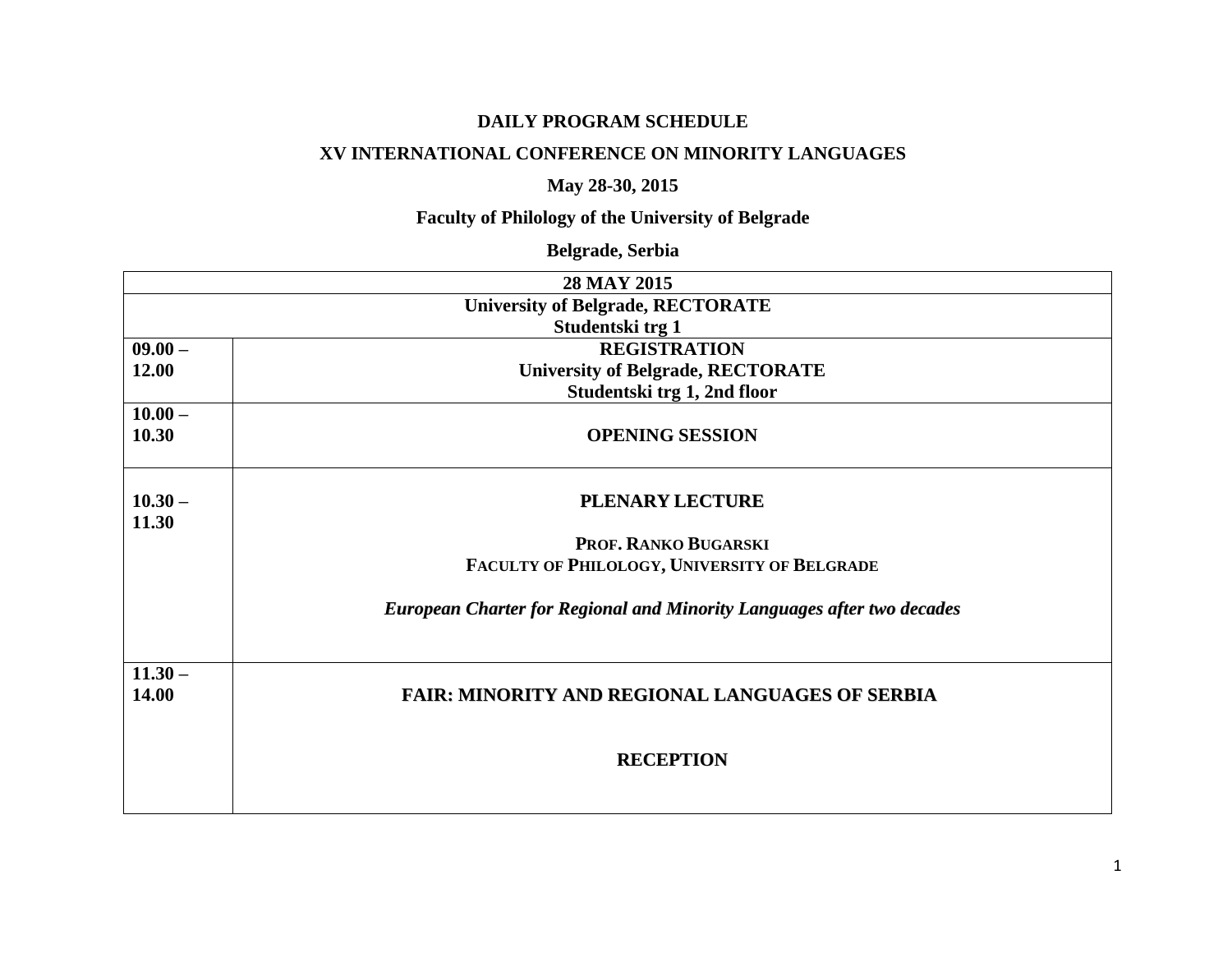|                  | <b>Faculty of Philology, University of Belgrade,</b>                                           |                                                                                |                             |                             |  |  |  |
|------------------|------------------------------------------------------------------------------------------------|--------------------------------------------------------------------------------|-----------------------------|-----------------------------|--|--|--|
| Studentski trg 3 |                                                                                                |                                                                                |                             |                             |  |  |  |
| $14.00 -$        | REGISTRATION, 1 ST FLOOR, NEW BUILDING ACCESS FROM KNEZ MIHAJLOVA STREET 40 (PREDESTRIAN ZONE) |                                                                                |                             |                             |  |  |  |
| 16.00            |                                                                                                |                                                                                |                             |                             |  |  |  |
| $14.00 -$        |                                                                                                | <b>AULA11</b>                                                                  |                             |                             |  |  |  |
| 15.00            |                                                                                                |                                                                                |                             |                             |  |  |  |
|                  |                                                                                                | <b>PLENARY LECTURE</b>                                                         |                             |                             |  |  |  |
|                  |                                                                                                | <b>PROF. DURK GORTER</b>                                                       |                             |                             |  |  |  |
|                  |                                                                                                | UNIVERSITY OF THE BASQUE COUNTRY UPV/EHU - IKERBASQUE                          |                             |                             |  |  |  |
|                  |                                                                                                | Minority languages and multilingualism: in school, at work and in public space |                             |                             |  |  |  |
|                  | <b>Session 1</b>                                                                               | <b>Session 2</b>                                                               | <b>Session 3</b>            | <b>Session 4</b>            |  |  |  |
|                  | <b>AULA 010</b>                                                                                | <b>AULA 124, Center for</b>                                                    | <b>AULA 126</b>             | <b>AULA 127</b>             |  |  |  |
|                  |                                                                                                | Serbian as a Foreign                                                           |                             |                             |  |  |  |
|                  |                                                                                                | Language                                                                       |                             |                             |  |  |  |
| $15.00 -$        | Colloquium: School                                                                             | <b>Moderators:</b>                                                             | Moderators:                 | <b>Moderators:</b>          |  |  |  |
| 18.00            | Choice of Ethnic                                                                               | <b>Barbara Schrammel-Leber</b>                                                 | Marija Mandić and Sandra    | Merima<br>Krijezi<br>and    |  |  |  |
|                  | Minorities – from                                                                              | and Milica Đuričić                                                             | <b>Buljanović Simonović</b> | Dragana Vasilijević         |  |  |  |
|                  | <b>International Assessments</b>                                                               |                                                                                |                             |                             |  |  |  |
|                  | to Discourses in the                                                                           | <b>Barbara Schrammel-Leber:</b>                                                | <b>Michał Głuszkowski:</b>  |                             |  |  |  |
|                  | Carpathian Basin                                                                               | Valuing all languages at                                                       | Models of child             | <b>Heinike</b><br>Heinsoo:  |  |  |  |
|                  | · Chair: Balázs Vizi                                                                           | school: the                                                                    | bilingualism in the Old     | Transmission<br>of          |  |  |  |
|                  | Attila Papp Z. Director,                                                                       | "ZusammenReden" project as                                                     | Believers' community in     | minority language skills    |  |  |  |
|                  | senior research fellow,                                                                        | an example of creating                                                         | Poland                      | across generation           |  |  |  |
|                  | <b>Institute for Minority</b>                                                                  | language-friendly school                                                       |                             |                             |  |  |  |
|                  | <b>Studies, Centre for Social</b>                                                              | environments                                                                   | Cvikić:<br>Lidija<br>How    | to Felix Etxeberria: "I     |  |  |  |
|                  | Sciences, Hungarian                                                                            |                                                                                | develop<br>bilingualism     | of know Basque, but I       |  |  |  |
|                  | Academy of Sciences:                                                                           | Ljiljana Đurić:                                                                | speakers<br>of              | related almost always speak |  |  |  |
|                  | Ethnic minorities' school                                                                      | Les langues minoritaires et les                                                | languages?                  | Spanish". Skills, attitudes |  |  |  |
|                  | achievements in                                                                                | langues étrangères dans la                                                     |                             | and the use of Basque       |  |  |  |
|                  | international assessments                                                                      | politique linguistique                                                         | Marija Mandić and Sandra    | amongst secondary           |  |  |  |
|                  | éducative en Serbie : destins et Buljanović Simonović:<br>school students in the               |                                                                                |                             |                             |  |  |  |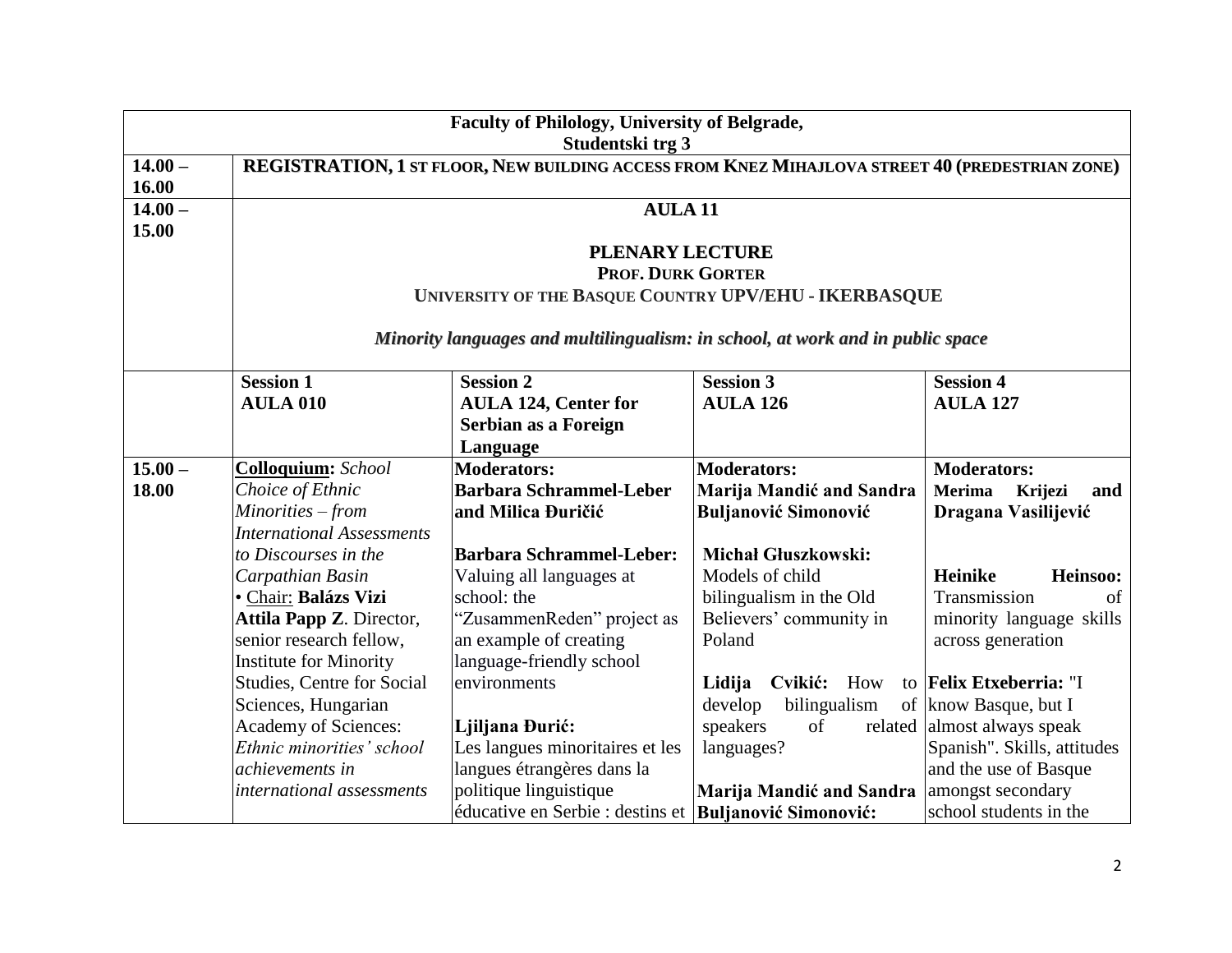|           | Viktória Ferenc Research croisements /<br>fellow, Research Institute Minority and<br>for<br>Abroad:<br>Communities<br><b>Motivation</b><br>factors<br>school choice<br>István Csernicskó<br>Director, Antal Hodinka<br>Research Institute, Ferenc<br>Rákoczi II.<br>Transcarpathian<br>Hungarian Institute: The<br>role of majority<br>languages in minority<br>education-potentials and<br>challenges<br><b>Tünde Morvai Junior</b><br>research fellow, Institute<br>for Minority Studies,<br>Centre for Social<br>Sciences, Hungarian<br><b>Academy of Sciences:</b><br>The 'human factor' $-$<br>quality of the pedagogic<br>work in minority<br>education | Hungarian foreign languages in language<br>education policies in Serbia:<br><i>in</i> destinies and crossings<br>Dörte Borchers: Multilingual<br>education in Nepal and its<br>significance for language<br>maintenance<br>Lisa Baal: Centre for Sámi<br>Language in Education is a<br>resource centre at Sámi<br>University<br><b>Marko Krtolica: Protection</b><br>of minority languages in<br>republic of Macedonia | Native vs. Majority<br>Language: The Case of the<br>Hungarian Primary School in<br>Debeljača<br>Mariana Aleksić: Serbian-<br>Bulgarian Homonymy and<br>(Quasi) Enantiosemy in<br><b>Bulgarian Language</b><br>Teaching<br><b>Irina Moira Cavaion:</b><br>Promoting minority language<br>learning within mainstream<br>primary schools: a five-steps<br>constructivist and IT<br>enhanced model<br>Sandra Ateljević: The<br>problems of the bilingual<br>youth in the Municipality of<br>Kanjiza | <b>Basque Country</b><br><b>Maria Orcasitas and</b><br><b>Jasone Cenoz: The</b><br>development of writing<br>skills in Basque as a<br>minority language<br>Merima Krijezi: Cultural<br>and language stereotypes in<br>attitudes of adolescents<br>towards Albanians and<br>Albanian language - view<br>from behind the mirror<br>Dragana Vasilijević:<br>The current state and<br>prospects of Ukrainian as<br>a heritage language in<br>grade schools of<br>Republika Srpska |  |
|-----------|---------------------------------------------------------------------------------------------------------------------------------------------------------------------------------------------------------------------------------------------------------------------------------------------------------------------------------------------------------------------------------------------------------------------------------------------------------------------------------------------------------------------------------------------------------------------------------------------------------------------------------------------------------------|------------------------------------------------------------------------------------------------------------------------------------------------------------------------------------------------------------------------------------------------------------------------------------------------------------------------------------------------------------------------------------------------------------------------|-------------------------------------------------------------------------------------------------------------------------------------------------------------------------------------------------------------------------------------------------------------------------------------------------------------------------------------------------------------------------------------------------------------------------------------------------------------------------------------------------|-------------------------------------------------------------------------------------------------------------------------------------------------------------------------------------------------------------------------------------------------------------------------------------------------------------------------------------------------------------------------------------------------------------------------------------------------------------------------------|--|
| $18.00 -$ |                                                                                                                                                                                                                                                                                                                                                                                                                                                                                                                                                                                                                                                               | <b>AULA11</b>                                                                                                                                                                                                                                                                                                                                                                                                          |                                                                                                                                                                                                                                                                                                                                                                                                                                                                                                 |                                                                                                                                                                                                                                                                                                                                                                                                                                                                               |  |
| 19.00     |                                                                                                                                                                                                                                                                                                                                                                                                                                                                                                                                                                                                                                                               | <b>PLENARY LECTURE</b>                                                                                                                                                                                                                                                                                                                                                                                                 |                                                                                                                                                                                                                                                                                                                                                                                                                                                                                                 |                                                                                                                                                                                                                                                                                                                                                                                                                                                                               |  |
|           |                                                                                                                                                                                                                                                                                                                                                                                                                                                                                                                                                                                                                                                               | PROF. BILJANA SIKIMIĆ<br><b>INSTITUTE FOR BALKAN STUDIES</b>                                                                                                                                                                                                                                                                                                                                                           |                                                                                                                                                                                                                                                                                                                                                                                                                                                                                                 |                                                                                                                                                                                                                                                                                                                                                                                                                                                                               |  |
|           | <b>SERBIAN ACADEMY OF SCIENCES AND ARTS</b>                                                                                                                                                                                                                                                                                                                                                                                                                                                                                                                                                                                                                   |                                                                                                                                                                                                                                                                                                                                                                                                                        |                                                                                                                                                                                                                                                                                                                                                                                                                                                                                                 |                                                                                                                                                                                                                                                                                                                                                                                                                                                                               |  |
|           |                                                                                                                                                                                                                                                                                                                                                                                                                                                                                                                                                                                                                                                               | <b>Banat Bulgarian within primary educational system</b>                                                                                                                                                                                                                                                                                                                                                               |                                                                                                                                                                                                                                                                                                                                                                                                                                                                                                 |                                                                                                                                                                                                                                                                                                                                                                                                                                                                               |  |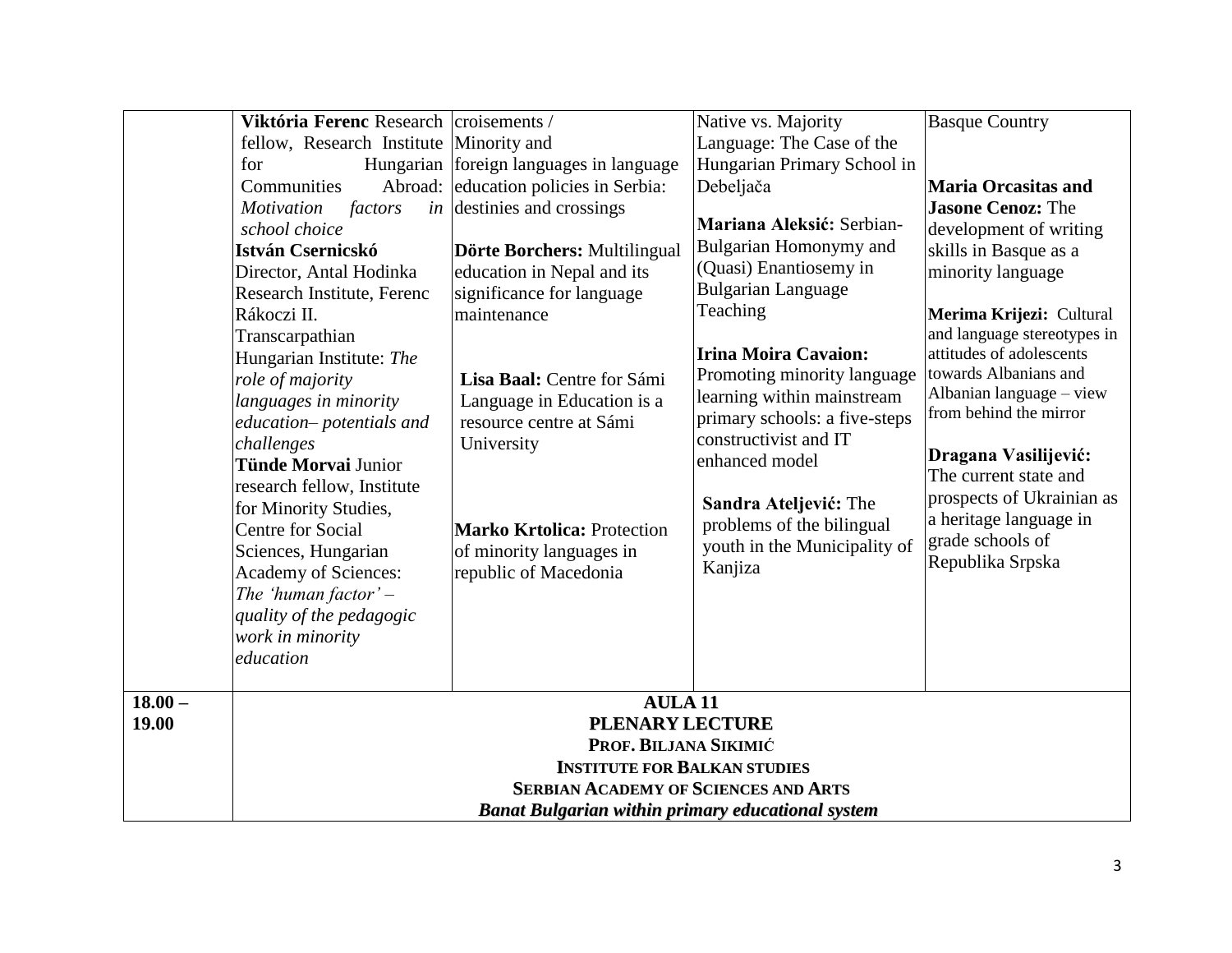|                 | 29 MAY 2015                                                                                                                        |                                                     |                                                        |                                                 |  |  |
|-----------------|------------------------------------------------------------------------------------------------------------------------------------|-----------------------------------------------------|--------------------------------------------------------|-------------------------------------------------|--|--|
| $09.00 - 13.00$ | Faculty of Philology, Studentski trg 3<br>REGISTRATION, 1 ST FLOOR, NEW BUILDING ACCESS FROM KNEZ MIHAJLOVA STREET 40 (PREDESTRIAN |                                                     |                                                        |                                                 |  |  |
|                 |                                                                                                                                    |                                                     | <b>ZONE</b>                                            |                                                 |  |  |
| $09.30 - 10.30$ | <b>AULA 11</b>                                                                                                                     |                                                     |                                                        |                                                 |  |  |
|                 | <b>PLENARY LECTURE</b>                                                                                                             |                                                     |                                                        |                                                 |  |  |
|                 |                                                                                                                                    |                                                     |                                                        |                                                 |  |  |
|                 |                                                                                                                                    |                                                     | PROF. LAIHONEN PETTERI                                 |                                                 |  |  |
|                 |                                                                                                                                    |                                                     | UNIVERSITY OF JYVÄSKYLÄ                                |                                                 |  |  |
|                 |                                                                                                                                    |                                                     | <b>Focus on minority schoolscapes</b>                  |                                                 |  |  |
| $10.30 - 11.00$ | <b>COFFEE BREAK</b>                                                                                                                |                                                     |                                                        |                                                 |  |  |
|                 | <b>Session 1</b>                                                                                                                   | <b>Session 2</b>                                    | <b>Session 3</b>                                       | <b>Session 4</b>                                |  |  |
|                 | <b>AULA 010</b>                                                                                                                    | <b>AULA124, Center for</b>                          | <b>AULA 126</b>                                        | <b>AULA 127</b>                                 |  |  |
|                 |                                                                                                                                    | Serbian as a Foreign                                |                                                        |                                                 |  |  |
|                 |                                                                                                                                    | Language                                            |                                                        |                                                 |  |  |
| $11.00 - 13.00$ | <b>Moderators: Mariana</b><br>Dan and                                                                                              | <b>Moderators:</b>                                  | <b>Moderators:</b>                                     | Colloquium:                                     |  |  |
|                 | Minerva Trajlović-                                                                                                                 | Maja<br>Miličević<br>Teodora Vuković                | and Miodrag Vukčević and<br>Marko Čudić                | Past, present and                               |  |  |
| Kondan          |                                                                                                                                    |                                                     |                                                        | future of Judeo-                                |  |  |
|                 |                                                                                                                                    | Maja<br>Miličević                                   | and Elena Vedernikova:                                 | Spanish: Old themes -                           |  |  |
|                 | <b>Mariana Dan and</b>                                                                                                             | <b>Teodora</b><br>Vuković:                          | Discordance between                                    | new reconsiderations                            |  |  |
|                 | Minerva Trajlović-                                                                                                                 | Creation and some ideas regional educational policy |                                                        | Chair: Ivana<br>Vučina                          |  |  |
|                 | Kondan: Romanian                                                                                                                   | for classroom use of an and the needs of Mari       |                                                        | Simović                                         |  |  |
|                 | <b>Language Text Reception</b>                                                                                                     | electronic corpus of the children                   |                                                        | $\vert 1)$                                      |  |  |
|                 | and Issues of Minority                                                                                                             | dialect of Bunjevci                                 |                                                        | <b>Michael Studemund-</b><br>Halevy: Writing in |  |  |
|                 | Language Curriculum                                                                                                                |                                                     | Miodrag Vukčević<br>and                                | Tongues: The                                    |  |  |
|                 | Lucija Šimičić: The role Randaccio:                                                                                                | <b>Claudia Soria and Silvia</b>                     | Marko Čudić: Minority<br>literatures taught at Serbian | Modernization of                                |  |  |
|                 | and position of non- SmallBookWorms: A                                                                                             |                                                     | Universities. Is it possible                           | Judezmo via Translations                        |  |  |
|                 | standardized                                                                                                                       | and virtual book club for                           | for a culture of trilingualism                         | and Adaptations                                 |  |  |
|                 | standardless                                                                                                                       | minority enhancing children's and                   | to exist?                                              |                                                 |  |  |
|                 | languages in                                                                                                                       | Croatian voung adults' literacy in                  |                                                        | 2) Jagoda Večerina-                             |  |  |
|                 |                                                                                                                                    |                                                     |                                                        | Tomaić:                                         |  |  |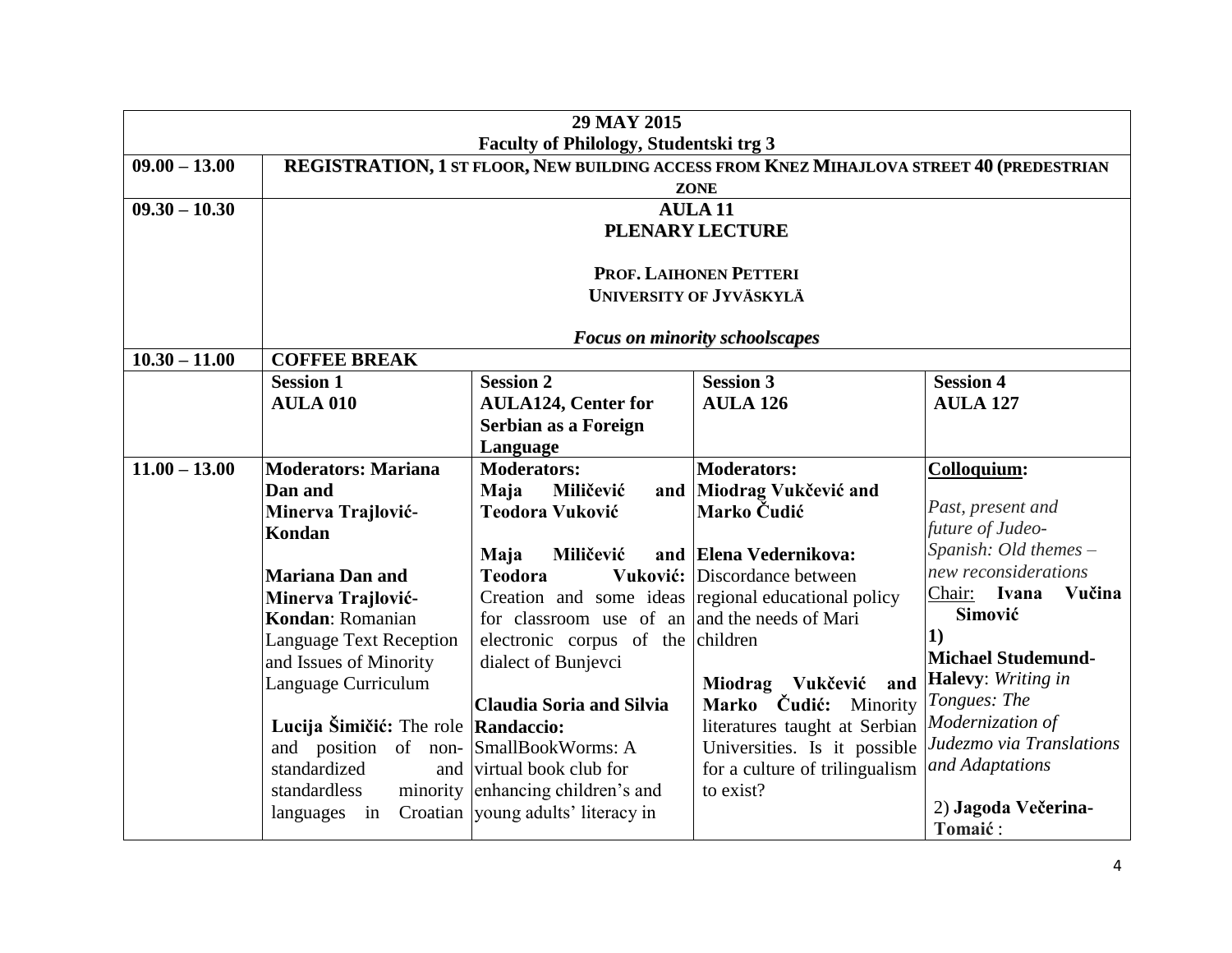|                 | educational contexts                              | Italy's minority languages                     | <b>Julian</b><br>Maia-Larretxea:                   | The efforts of Laura         |
|-----------------|---------------------------------------------------|------------------------------------------------|----------------------------------------------------|------------------------------|
|                 |                                                   |                                                | Discussion on a minority                           | Papo Bohoreta in             |
|                 |                                                   |                                                | development:<br>language                           | maintaining the Judeo-       |
|                 | Dragana Raičević: The Marcel Courthiade,          |                                                | different judgements on the                        | Spanish language in          |
|                 |                                                   | reason the Serbian Def Cristian Pădure, Masako | use of the back-burden in                          | <b>Bosnia</b>                |
|                 | community cares about Watabe, Carlo Zoli and      |                                                | <b>Basque</b>                                      | 3) Katja Schmidt:            |
|                 | the status of Serbian Sign Lajos Puporka: R.E.D.- |                                                |                                                    | Learning and teaching        |
|                 | Language                                          | RROM (Restore the                              | <b>Andreea Dahlquist:</b>                          | Ladino in Europe and         |
|                 |                                                   | European Dimension of                          | Swedish model of mother                            | Israel today                 |
|                 | Turza Bogdan, Lidija                              | Rromani): the first                            | tongue teaching for                                | 4) Ivana Bošković and        |
|                 | <b>Cvikić and Katarina</b>                        | comprehensive IT learning                      | minorities                                         | Jelena Kovač:                |
|                 | Aladrović-Slovaček:                               | tool for the unified Rromani                   |                                                    | The Sephardim: identity,     |
|                 | What is big and what is                           | language                                       | <b>Annemarie Sorescu-</b>                          | <i>ideology and language</i> |
|                 | small? (Majority and                              |                                                | Marinković and Monica                              | after the exile from         |
|                 | minority language(s) in                           |                                                | Csilla Horváth: Digital Hutanu: Education in early | Spain.                       |
|                 | educational system in                             | tools in Mansi heritage                        | childhood language for the                         | 5) Ivana Georgijev:          |
|                 | Croatia)                                          | language education                             | Vlach minority of Eastern                          | The importance of            |
|                 |                                                   |                                                | Serbia: challenges and                             | Jewish newspapers for        |
|                 | Maria Olimpia                                     |                                                | perspectives                                       | the preservation of          |
|                 | Squillaci: When a                                 | Nora Bezera: The role of                       |                                                    | ethnic, cultural and         |
|                 | language becomes old.                             | the libraries in teaching the                  |                                                    | linguistic identity of       |
|                 | Language revitalization in                        | Albanian<br>language<br>in                     |                                                    | Sephardic youth on           |
|                 | the extreme south of Italy                        | Serbia                                         |                                                    | Yugoslav territory           |
|                 |                                                   |                                                |                                                    | 6) Ivana Vučina              |
|                 | Helena Stranjik: Czech                            | Ćorković:<br>Mirjana                           |                                                    | Simović:                     |
|                 | education as one of the                           | Metapragmatic<br>discourse                     |                                                    | The sociolinguistic          |
|                 | most important factors in                         | of the Romanian writers in                     |                                                    | implications of variation    |
|                 | maintaining Czech                                 | Vojvodina                                      |                                                    | in naming the language       |
|                 | minority and its mother                           |                                                |                                                    | of the Sephardim             |
|                 | tongue in Croatia                                 |                                                |                                                    |                              |
| $13.00 - 14.00$ |                                                   |                                                | <b>LUNCH BREAK</b>                                 |                              |
|                 |                                                   |                                                |                                                    |                              |
|                 |                                                   |                                                |                                                    |                              |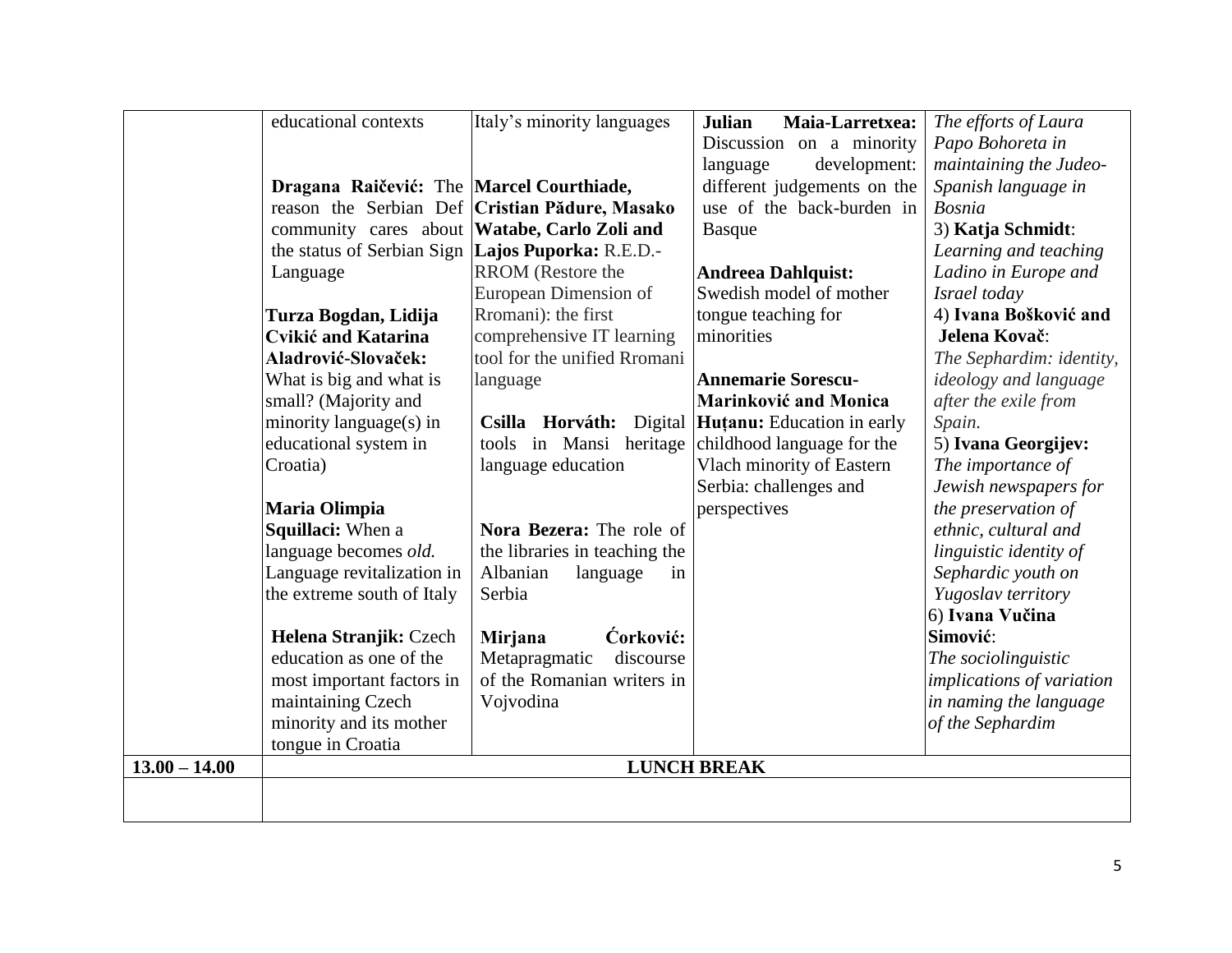| $14.00 - 15.00$ | <b>AULA11</b>                                                                              |                                                                                                       |                                                     |                                        |  |  |  |
|-----------------|--------------------------------------------------------------------------------------------|-------------------------------------------------------------------------------------------------------|-----------------------------------------------------|----------------------------------------|--|--|--|
|                 | <b>PLENARY LECTURE</b>                                                                     |                                                                                                       |                                                     |                                        |  |  |  |
|                 | PROF. JOSÉ PEDRO FERREIRA                                                                  |                                                                                                       |                                                     |                                        |  |  |  |
|                 | CELGA-ILTEC (CENTRO DE ESTUDOS DE LINGUÍSTICA GERAL E APLICADA) DA UNIVERSIDADE DE COIMBRA |                                                                                                       |                                                     |                                        |  |  |  |
|                 |                                                                                            | Creation of modern linguistic resources for recently written languages: the case of the normalization |                                                     |                                        |  |  |  |
|                 |                                                                                            | of Mirandese                                                                                          |                                                     |                                        |  |  |  |
|                 | <b>Session 1</b>                                                                           | <b>Session 4</b>                                                                                      |                                                     |                                        |  |  |  |
|                 | <b>AULA 010</b>                                                                            | <b>AULA 124, Center for</b>                                                                           | <b>AULA 126</b>                                     | <b>AULA 127</b>                        |  |  |  |
|                 |                                                                                            | Serbian as a Foreign                                                                                  |                                                     |                                        |  |  |  |
|                 |                                                                                            | Language                                                                                              |                                                     |                                        |  |  |  |
| $15.00 - 18.00$ | Colloquium:                                                                                | <b>Moderators:</b>                                                                                    | <b>Moderators:</b>                                  | <b>Moderators:</b>                     |  |  |  |
|                 | Haketia: life                                                                              | Aleksandar<br>Stojkanović                                                                             | Maja Đukanović and                                  | Predrag Mutavdžić,                     |  |  |  |
|                 | and death of a language                                                                    | and Mirjana Ćorković                                                                                  | Irena Kužnik                                        | Jagoda Granić                          |  |  |  |
|                 | between politics and                                                                       |                                                                                                       |                                                     |                                        |  |  |  |
|                 | laughter                                                                                   | <b>Ekaterina Protassova:</b>                                                                          | Maja Đukanović and                                  | <b>Iris Orosia Campos</b>              |  |  |  |
|                 | • Chair of the                                                                             | Russian – speaking minority                                                                           | Irena Kužnik:                                       | <b>Bandrés: The</b>                    |  |  |  |
|                 | colloquium: Alicia Sisso-                                                                  | in Finland: efforts to maintain                                                                       | Slovene as a minority                               | plurilingualism in the                 |  |  |  |
|                 | Raz                                                                                        | the language                                                                                          | language in Serbia:                                 | Altoaragonese school.                  |  |  |  |
|                 |                                                                                            |                                                                                                       | teaching challenges                                 | Study of the situation                 |  |  |  |
|                 | <b>Aviad Moreno (Ben-</b>                                                                  | Aleksandar Stojkanović:                                                                               | and language learning                               | and the prospects of                   |  |  |  |
|                 | Gurion University)                                                                         | Language policies in post                                                                             | motivation                                          | the regional language                  |  |  |  |
|                 | Haketia: the idiom of a                                                                    | Dayton Bosnia and                                                                                     |                                                     | focusing on the<br>attitudes of school |  |  |  |
|                 | 'minority within a                                                                         | Herzegovina in relation to<br>minority languages                                                      | Tijana Ašić, Frederic<br><b>Torterat and Milana</b> | community and its                      |  |  |  |
|                 | minority', and its evolving<br>socio-political function                                    |                                                                                                       | Dodig:                                              | teaching                               |  |  |  |
|                 |                                                                                            | Petra Kolláriková, Taťána                                                                             | The ogranisation of higher                          | methodologies                          |  |  |  |
|                 | <b>David</b>                                                                               | Benhamú Součková: The Hungarian                                                                       | education in the multiethnic                        |                                        |  |  |  |
|                 | <b>Jiménez</b>                                                                             | minority in Slovakia                                                                                  | environment: the case of                            | Predrag Mutavdžić,                     |  |  |  |
|                 | (Universidad Nacional de                                                                   | nowadays. Cooperation and                                                                             | Bujnovac, Medvedja<br>and                           | Jagoda Granić and                      |  |  |  |
|                 | Educación a Distancia):                                                                    | conflicts: myths and reality                                                                          | Presevo districts in Serbia                         | Sivački:<br>The<br>Ana                 |  |  |  |
|                 | <b>CEFR</b><br>and<br>new                                                                  |                                                                                                       |                                                     | European Union, the                    |  |  |  |
|                 | educational                                                                                | <b>Karine Turner: Exploring</b>                                                                       | Laura Fekonja:                                      | <b>Balkans</b><br>and                  |  |  |  |
|                 | patterns on the Western                                                                    | Teacher's Work in Welsh-                                                                              | The Centre for Slovene as a                         | Multilinguaphobia                      |  |  |  |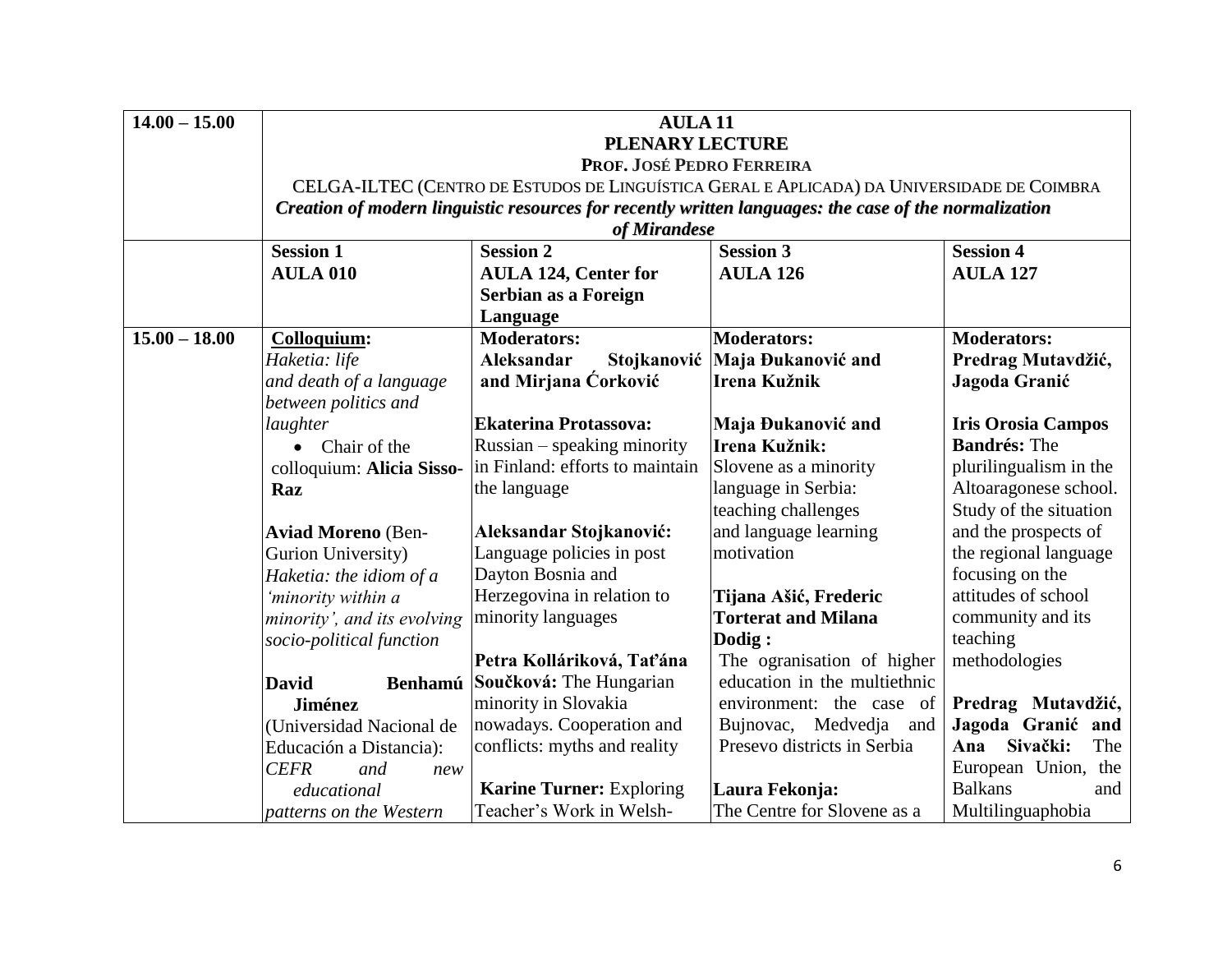|       | Judeo-Spanish              | medium Schools: Minority                                | Second/Foreign Language:                    | Dudek:<br>Anna            |
|-------|----------------------------|---------------------------------------------------------|---------------------------------------------|---------------------------|
|       | communities: re-killing of | Language Education in                                   | Activities Supporting the                   | Hungarian Loanwords       |
|       | Haketia                    | Cardiff, Wales                                          | Minorities Living in Slovenia               | Dialect<br>Croatian<br>in |
|       |                            |                                                         | and Abroad                                  | River<br>the<br>Among     |
|       | <b>Nina Pinto-Abecasis</b> |                                                         |                                             | Mura – Overview and       |
|       | (Bar-Ilan University):     | <b>Mirona</b><br>Moraru:                                |                                             | Characteristics           |
|       | Functionality, memory      | <b>Bilingualism</b><br>and                              | formal Hicham Boughaba: The                 | <b>Andrés Napurí:</b>     |
|       | And cultural anchor:       | Islamic religious education: Effect of Minority         |                                             | Habemus Alphabet!         |
|       | back to the                | Arabic in Cardiff                                       | Language Exposure on the                    | The                       |
|       | Haketia language           |                                                         | Language of Schooling:                      | Consensus among           |
|       |                            |                                                         | the case of Berber in the                   | Bora-                     |
|       | <b>Angy Cohen</b> (Hebrew  | <b>Michael</b><br><b>Hornsby</b><br>and                 | North of Morocco                            | Speakers and their        |
|       | University of Jerusalem):  | <b>Nicole</b><br>Dołowy-Rybińska:                       |                                             | Discussions about         |
|       | Haketia as a bridging      | Schools<br>as<br>agents                                 | of Marit Bijlsma and Cor van                | <b>Writing Practices</b>  |
|       | practice between past and  | transmission:                                           | language <b>der Meer:</b> OER insights into |                           |
|       | present                    | revitalization in Brittany and a multilingual landscape |                                             | <b>Mairéad Nic Giolla</b> |
|       |                            | Kashubia                                                |                                             | Mhichíl and Colm Ó        |
|       |                            |                                                         | <b>Christina Korb:</b>                      | Ciardúbháin:              |
|       |                            |                                                         | Language attitudes of                       | Focusing on Speaking:     |
|       |                            |                                                         | multilingual adolescents:                   | A case study of the       |
|       |                            |                                                         | individual perspectives                     | Irish language within     |
|       |                            |                                                         | and their outcomes                          | the Speak Apps project    |
|       |                            |                                                         |                                             | Milica Đuričić: The       |
|       |                            |                                                         |                                             | language of instruction   |
|       |                            |                                                         |                                             | issue in pre-schools in   |
|       |                            |                                                         |                                             | bilingual settings: the   |
|       |                            |                                                         |                                             | example of the Slovak     |
|       |                            |                                                         |                                             | ethnolinguisticminority   |
|       |                            |                                                         |                                             | in Stara Pazova           |
| 19:30 |                            | <b>CONFERENCE DINNER</b>                                |                                             |                           |
|       |                            | <b>RECTORATE (STUDENTSKI TRG 1)</b>                     |                                             |                           |
|       |                            | AULA AND PATIO (KAPETAN MIŠINO ZDANJE)                  |                                             |                           |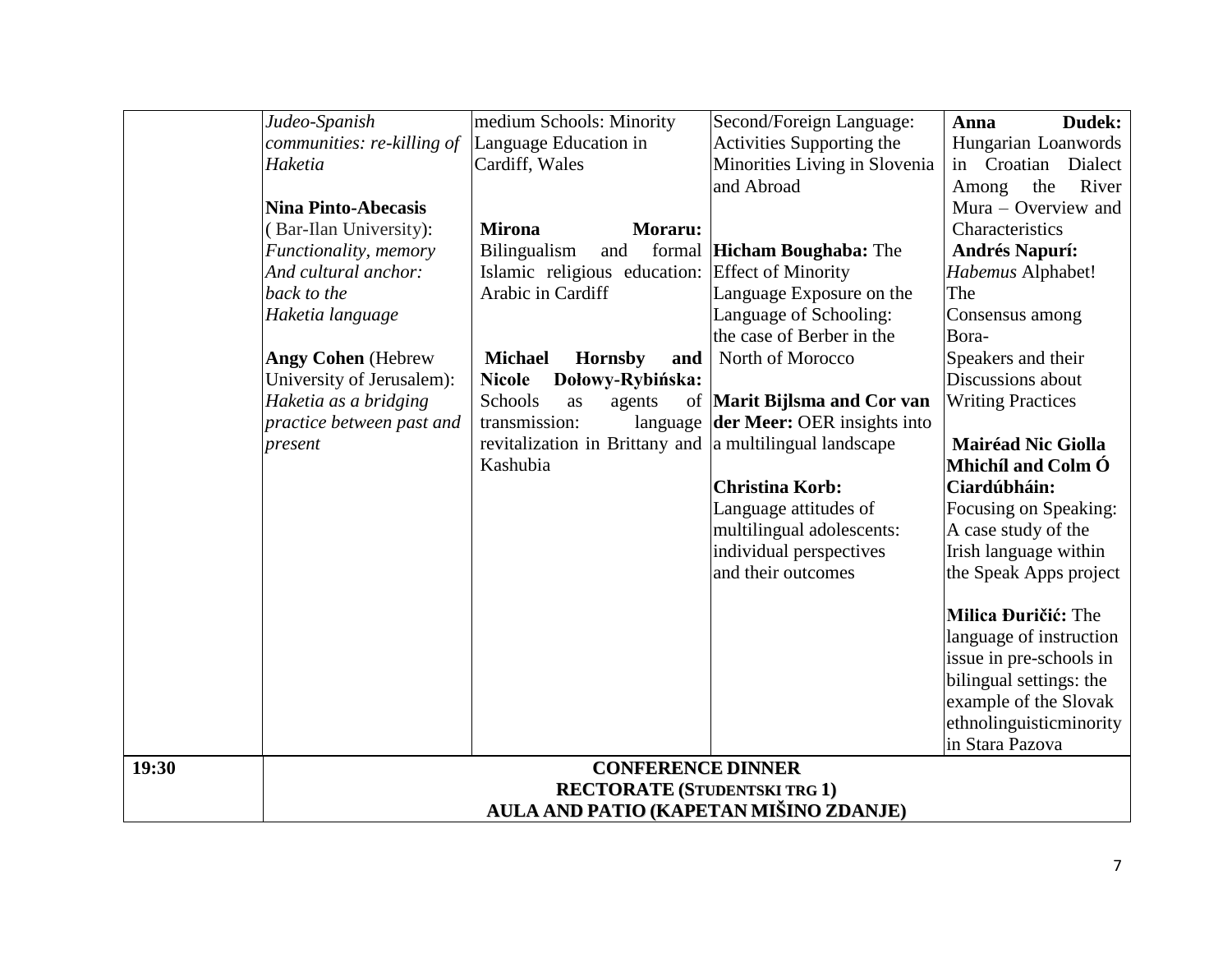| <b>30 MAY 2015</b> |                                               |                                                         |                                 |                                     |  |
|--------------------|-----------------------------------------------|---------------------------------------------------------|---------------------------------|-------------------------------------|--|
|                    | <b>Faculty of Philology, Studentski trg 3</b> |                                                         |                                 |                                     |  |
| $09.30 - 10.30$    |                                               |                                                         |                                 |                                     |  |
|                    |                                               | <b>AULA 11</b>                                          |                                 |                                     |  |
|                    |                                               | <b>PLENARY LECTURE</b>                                  |                                 |                                     |  |
|                    |                                               | PROF, DIETER W. HALWACHS                                |                                 |                                     |  |
|                    |                                               | The holy trinity: holy land, holy people, holy language |                                 |                                     |  |
|                    |                                               | <b>UNIVERSITY OF GRAZ</b>                               |                                 |                                     |  |
| $10.30 - 11.00$    | <b>COFFEE BREAK</b>                           |                                                         |                                 |                                     |  |
|                    | <b>Session 1</b>                              | <b>Session 2</b>                                        | <b>Session 3</b>                | <b>Session 4</b>                    |  |
|                    | <b>AULA 010</b>                               | <b>AULA 124, Center for</b>                             | <b>AULA 126</b>                 | <b>AULA 127</b>                     |  |
|                    |                                               | Serbian as a Foreign                                    |                                 |                                     |  |
|                    |                                               | Language                                                |                                 |                                     |  |
| $11.00 - 13.00$    | Colloquium:                                   | <b>Moderators:</b>                                      | <b>Moderators:</b>              | <b>Moderators:</b>                  |  |
|                    | Minority languages in                         | Ana Jovanović and                                       | Kovač<br>Jelena<br>and          | Marko Čudić and                     |  |
|                    | educational<br>formal                         | Borko Kovačević                                         | Ivana Georgijev                 | Jovana Lazarević                    |  |
|                    | system of Serbia                              |                                                         |                                 | <b>Karolina</b><br>Lendák-          |  |
|                    | • Chair: Jelena Filipović                     | Ana Jovanović: Living<br>and learning in different      | <b>Carl Edlund Anderson</b>     | Kabók<br>and<br>Imre<br>Lendák:     |  |
|                    | and Julijana Vučo                             | languages: A narrative of                               | <b>Enrique</b><br>Uribe-<br>and | Language<br>faced<br>barriers<br>by |  |
|                    |                                               | a contemporary                                          | Jongbloed:<br>Ethno-            | Hungarian<br>minority               |  |
|                    | Jasminka Peruničić                            | cosmopolitan                                            | education in Colombian          | women<br>studying in                |  |
|                    | <b>Allen:</b> Minority                        |                                                         | minority languages: the         | Serbia                              |  |
|                    | languages in                                  | <b>Miodrag</b><br>Vukčević:                             | cases of Wayuunaiki and         | <b>Nicole</b><br>Dołowy-            |  |
|                    | formal education in                           | German<br>Minority                                      | Ika                             | Rybińska:                           |  |
|                    | Serbia: experiences and                       | Serbian<br>Literature<br>in                             |                                 | Extracurricular                     |  |
|                    | perspectives                                  | university curricula                                    | Ioana Jieanu: Lexical           | activities<br>and<br>their          |  |
|                    |                                               |                                                         | Interferences in the            | role in encouraging                 |  |